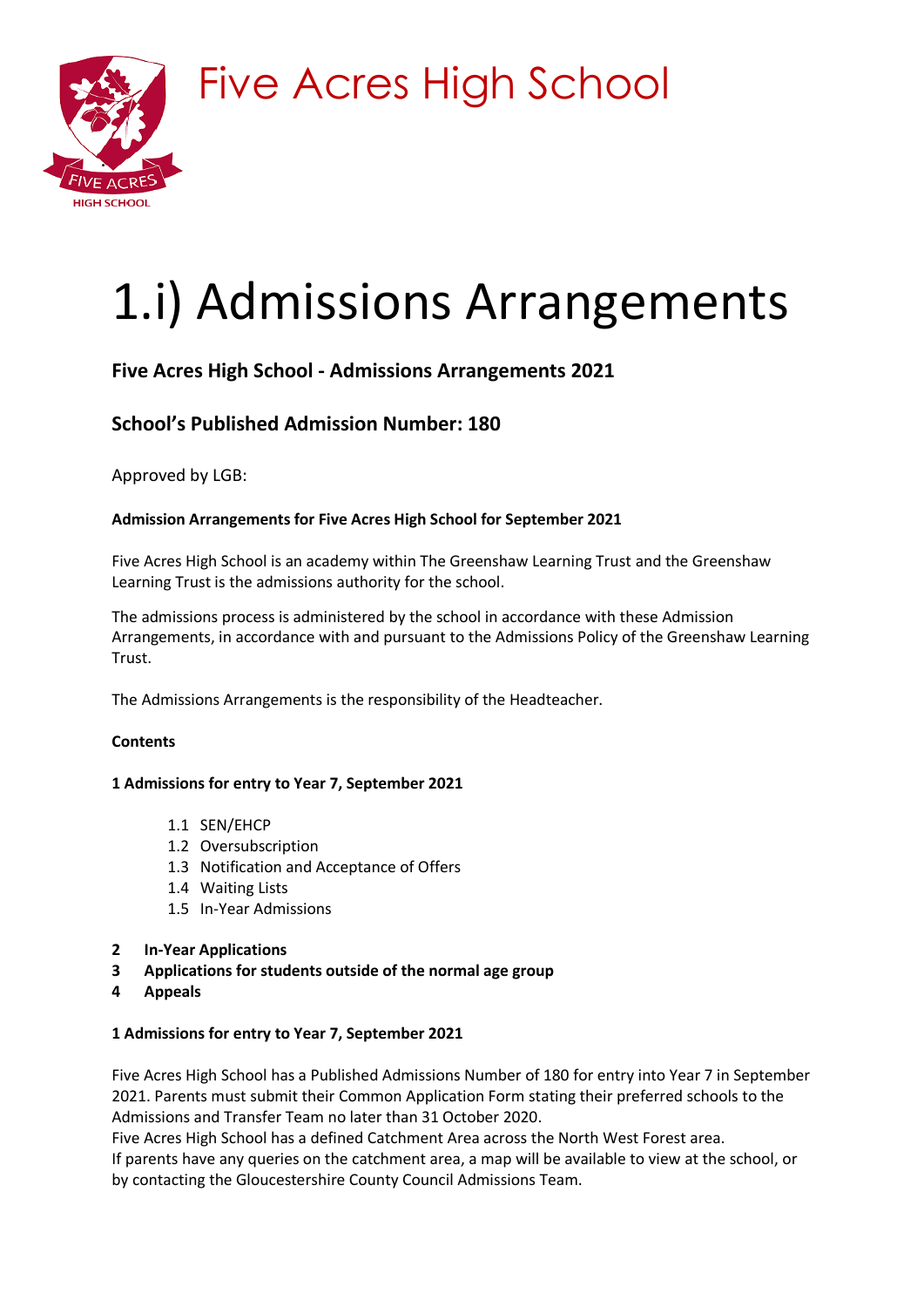# **1.1 SEN/EHCP**

Pupils with a statement of Special Education Needs or an Education Health Care Plan that names the school will be allocated a place before other applicants are considered.

In this way, the number of places offered, as set out below will be reduced by the number of children with an EHCP that has named the school.

#### **1.2 Oversubscription**

#### **1.21 Priority One: Looked After Children**

A 'looked after child' ( 1 ) or a child who was previously looked after but immediately after being looked after became subject to an adoption( 2 ) child arrangements order (residency order) ( 3 ) or special guardianship order ( 4) .

(1) A 'looked after child' is a child who is (a) in the care of a local authority, or (b) being provided with accommodation by a local authority in the exercise of their social services functions (see the definition in Section 22(1) of the Children Act 1989) at the time of making an application to a school. In Gloucestershire, such children are referred to as Children in Care.

(2) This includes children who were adopted under the Adoption Act 1976 (see section 12 adoption orders) and children who were adopted under the Adoption and Childrens Act 2002 (see section 46 adoption orders).

(3) Under the provisions of section 12 of the Children and Families Act 2014, which amend section 8 of the Children Act 1989, residence orders have now been replaced by child arrangements orders.

(4) See Section 14A of the Children Act 1989 which defines a 'special guardianship order' as an order appointing one or more individuals to be a child's special guardian (or special guardians).

#### **1.22 Priority Two: Siblings**

Children who have a sibling attending the school and who will continue to do so when the younger child is admitted. For this purpose, sibling refers to brother or sister, half brother or sister, adopted brother or sister, step brother or sister, or the child of the parent/carer's partner as well as children who are brought together as a family by a same sex civil partnership. In every case, the child must be living in the same family unit at the same address, at the time of application.

#### **1.23 Priority Three: Children of permanent staff where:**

The member of staff has been employed at Five Acres High School for two or more consecutive years; **or**

The member of staff has been recruited to fill a vacant post for which there is a demonstrable skill shortage

In order of the proximity of their home address to Five Acres High School, with the closest having the highest priority.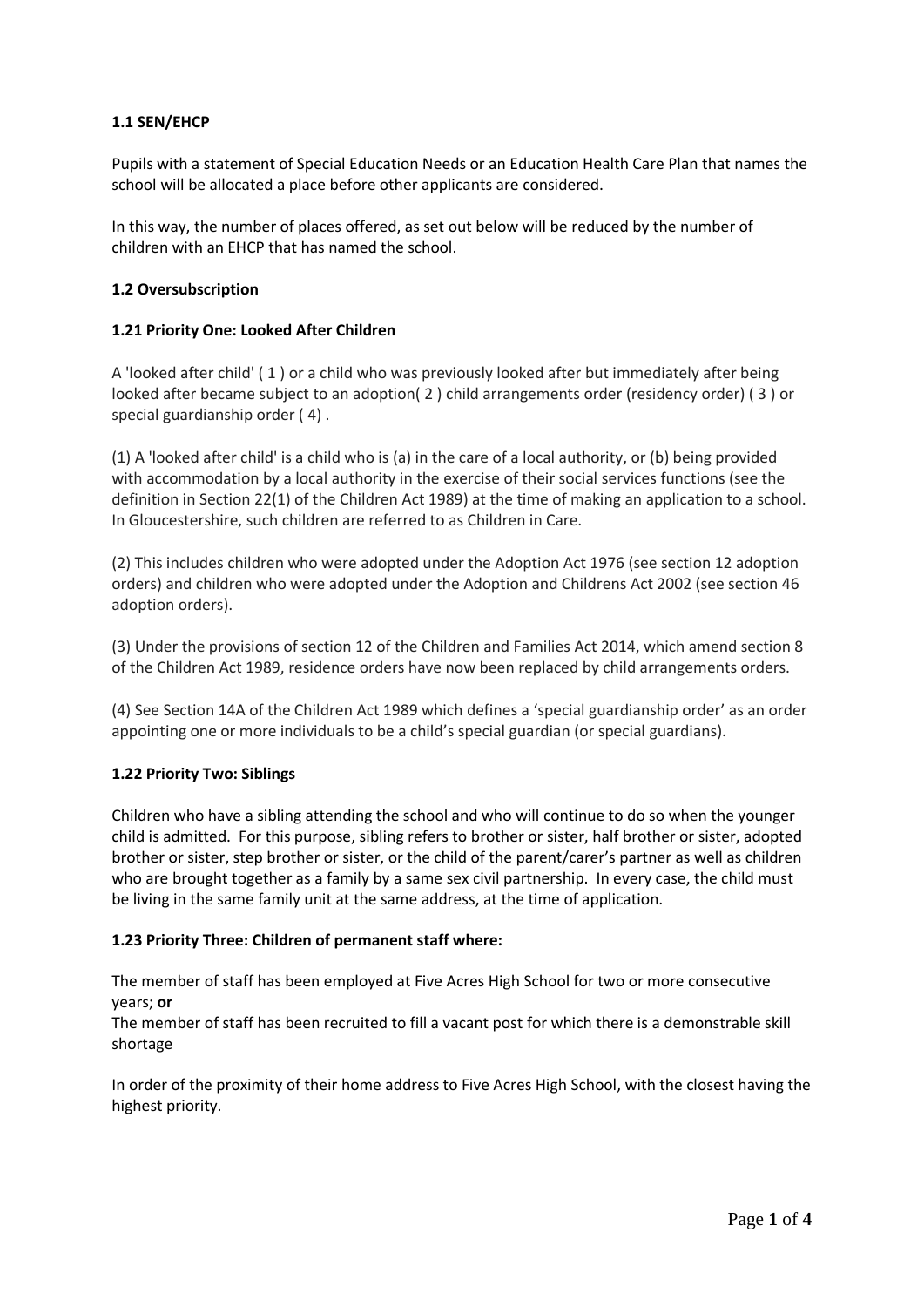# **1.24 Priority Four: Geographical Distance**

Places will be offered on the basis of proximity measured in a straight line from the ordnance survey point of the child's home address (including flats) to the ordnance survey point of the school, using the Local Authority's computerised measuring system, with those living closer to the school receiving higher priority.

In the event of oversubscription in any of the above criterion, places will be allocated to children with the strongest geographical claim, measured in a straight line from the ordnance survey point of the child's home address (including flats) to the ordnance survey point of the school, using the Local Authority's computerised measuring system, with those living closer to the school receiving higher priority.

# **1.25 Tie-break**

Where two or more applicants share priority for a place, e.g. where two children live equidistant from the school, and where there is only one place remaining, the child to be allocated will be selected by the drawing of lots.

# **1.3 Notification and Acceptance of Offers**

Notification of offers will be sent to parents/carers by their Home Local Authority.

Written acceptance of the offer of a place should be received by the Local Authority by the closing date as determined in the offer letter.

An offer found to have been gained fraudulently will be withdrawn.

# **1.4 Waiting Lists**

If the school is oversubscribed, a waiting list will be held until the December break. The waiting list will be prioritised according to the school's oversubscription criteria.

# **2 In-Year Admissions**

To apply for a place at Five Acres High School, parents should contact the school in the first instance. Parents must then complete the In-Year Admission form supplied by Gloucestershire County Council and return it directly to the school. Gloucestershire County Council will no longer be responsible for offering places to children on behalf of all schools for In-Year Admissions, but does maintain the statutory duty of being responsible and aware of all pupils and vacancies within schools within Gloucestershire.

Waiting lists will not be held by the school for In-Year Applications in Year 8, 9, 10 or 11 or for In-Year admissions for Year 7 after 31st December of the first year.

# **3 Applications for students outside of the normal age group**

Children are educated in school with others of their age group. However, parents may request that their child is exceptionally admitted outside their age group. The School will decide whether or not the individual child's circumstances make this appropriate, taking into account the child's individual needs and abilities and considering which year group these needs can best be met. Such requests will only be agreed in exceptional circumstances.